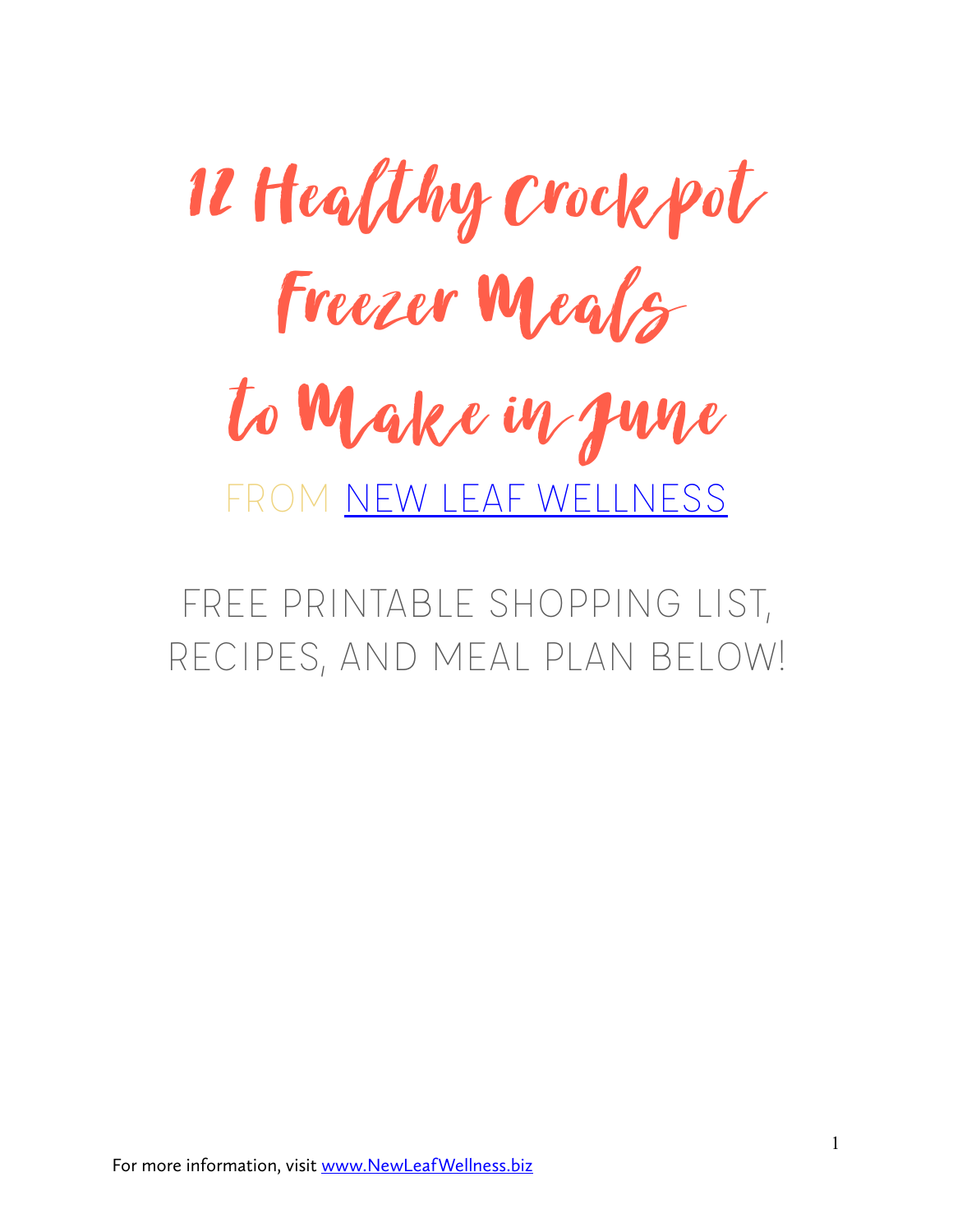# Shopping List for All the Meals

(The number next to each ingredient corresponds to its recipe number.)

## Produce

- 5 small yellow onions  $(1, 4, 7, 8, 10)$
- $\bullet$  1 lime for juice and zest (1)
- 33 cloves garlic  $(1, 2, 3, 5, 6, 7, 8, 9, 10, 12)$
- 2-inches fresh ginger root (3, 9)
- 8 carrots (1 pound)  $(3, 5, 6)$
- 8oz fresh snow peas (1/2 pound) (3)
- 8oz sugar snap peas (6)
- 1 green pepper (4)
- 2 red peppers  $(4, 5)$
- 1 pineapple  $(4)$
- 1 pound mild banana peppers (about 10 peppers) (7)
- 4 cups small cauliflower florets (fresh, frozen, or "riced" cauliflower) (10)
- 2 ribs of celery (10)
- 1 jalapeño (10)
- 1 pound fresh OR frozen stir fry vegetables (If you use fresh, I like a combination of sugar snap peas, sliced red peppers, and shredded carrots.)  $(12)$
- 2 pounds ripe peaches (about 4 medium-large sized fruits) (13)

### Meat

- 1 pound 85% lean ground beef (1)
- 1 pound boneless skinless chicken thighs (10)
- 2 pounds boneless skinless chicken breasts OR thighs (3)
- 10 pounds boneless skinless chicken breasts (2, 6, 9, 11, 12)
- 1-2 pounds of meatballs (4)
- 2 pounds of ground chicken (5)
- 1 pound ground sweet Italian sausage (if you can only find links, squeeze the meat out of the casing) (7)
- 2-pound boneless pork roast (8)

Frozen

• 1 pound frozen green beans (You can sub fresh) (9)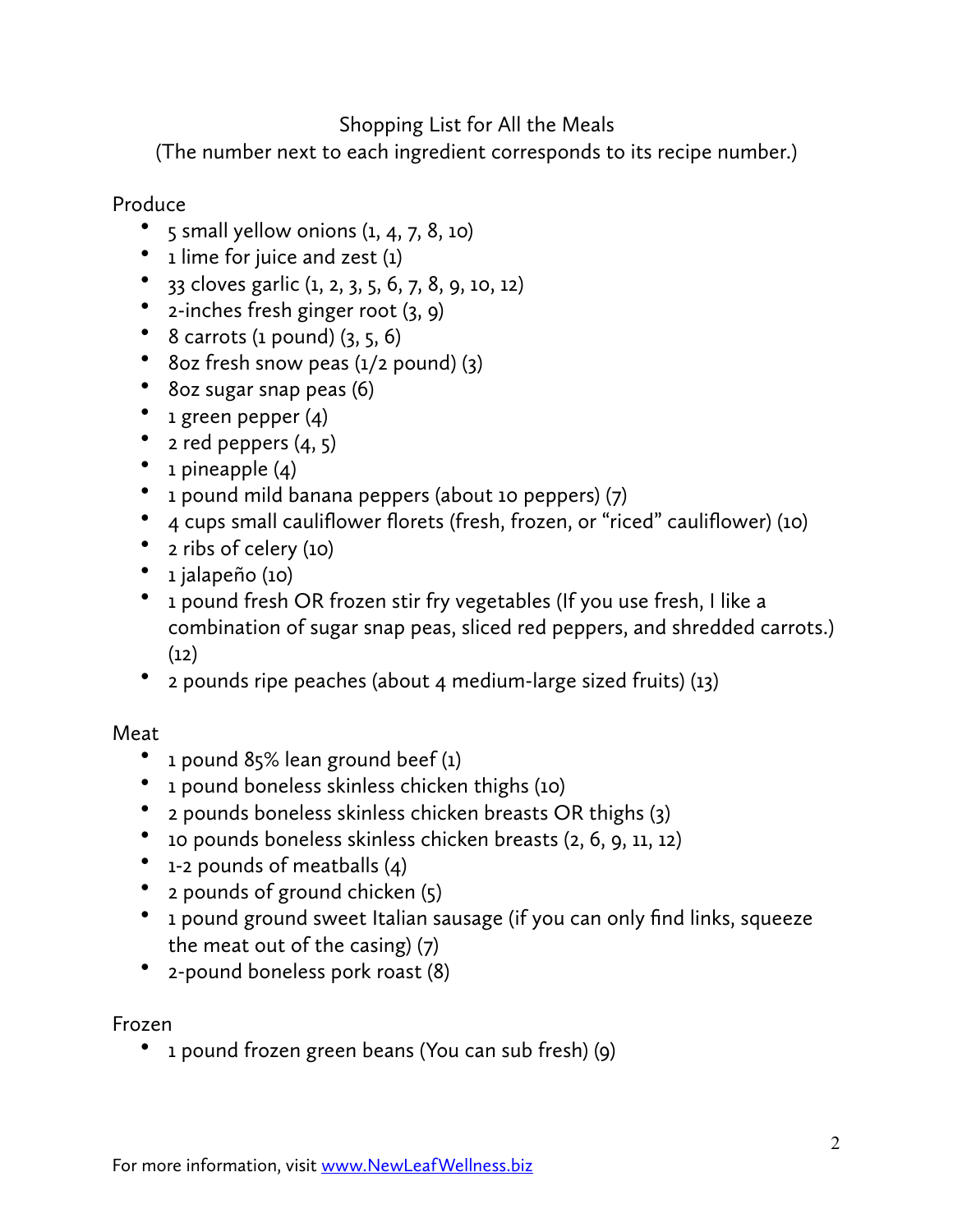Cold/Dairy

- $\bullet$  1 large egg  $(7)$
- 1 stick of butter (13)

Canned/Dried

- 14.502 can tomato sauce  $(1)$
- 14.5oz can petite diced tomatoes (1)
- 8oz can sliced water chestnuts (3)
- 28oz can crushed tomatoes (7)
- 16oz jar salsa verde (8)
- 2 cans (15oz each) black beans (1)
- 15oz can cannellini beans (10)
- 4oz can diced green chiles (10)
- 11.5oz can corn (10)

Spices and Seasonings

- 1 tablespoon chili powder (1)
- 2 tablespoons plus 1 1/2 teaspoons ground cumin (1, 8, 10, 11)
- $11/2$  teaspoon crushed red pepper flakes  $(5, 6, 8, 11, 12)$
- 2 1/2 teaspoons onion powder (6, 11)
- 1 tablespoon salt (6, 10, 11, 12)
- $2 \frac{1}{4}$  teaspoons black pepper  $(6, 8, 11, 12)$
- 1/2 teaspoon dried basil (7)
- 1 teaspoon dried oregano (7, 11)
- 1 teaspoon ground coriander (10)
- 1 tablespoon chili powder (11)
- 1/2 teaspoon paprika (11)
- 1/2 teaspoon garlic powder (11)
- 1 teaspoon garlic powder (11)
- 1 tablespoon dried parsley (11)
- 1 teaspoon dried onion flakes (11)
- 3/4 teaspoon dill (11)
- 1/2 teaspoon ground ginger (12)

Baking

- $1/2$  cup plus 3 tablespoons honey  $(2, 5, 6, 12)$
- $\bullet$  1 box of yellow cake mix (13)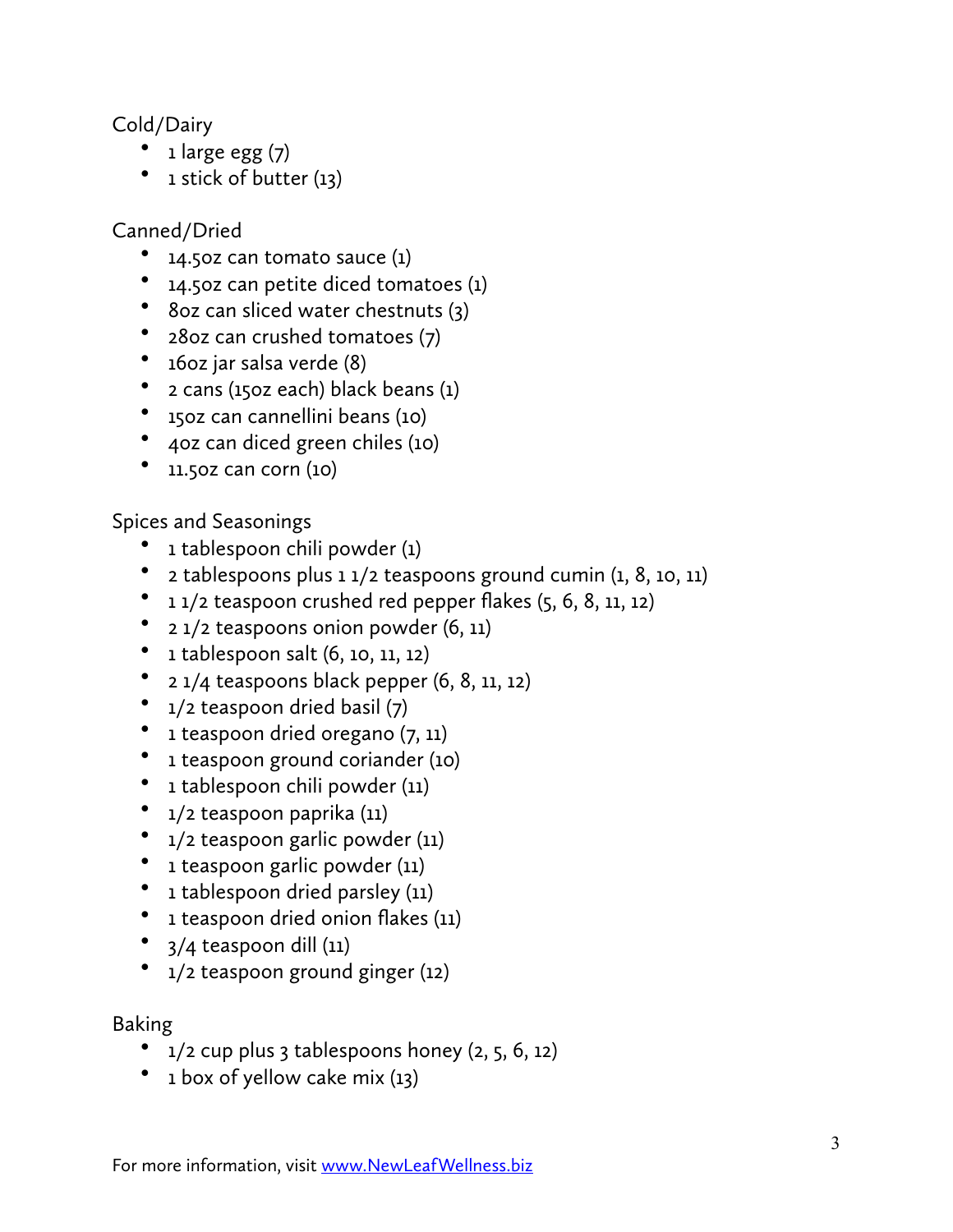**Materials** 

- 13 gallon-sized plastic freezer bags (1-12)
- Gloves for chopping jalapeño (10)

Oil and Vinegar

- 2 tablespoons rice wine vinegar (3)
- $\beta$  tablespoons sesame oil  $(3, 6)$
- 3 tablespoons olive oil (11)
- 2 tablespoons red wine vinegar (11)

Miscellaneous

- 2 tablespoons Sriracha (2)
- $11/4$  cup soy sauce  $(2, 3, 5, 6, 9, 12)$
- 18oz bottle of BBQ sauce (4)
- $1/4$  cup plus 2 tablespoons ketchup  $(5, 6)$
- 1/2 cup panko Japanese-style breadcrumbs (7)
- 2/3 cup apricot jam (9)
- 3 tablespoons cornmeal (10)

Not Needed Until Day of Cooking

- Fresh cilantro (1)
- 6 slices of provolone cheese (7)
- Suggested Side Dishes
	- 1. Beef, Lime, and Cilantro Chili shredded cheese, tortilla chips
	- 2. Honey Sriracha Shredded Chicken Boston bibb lettuce, rice
	- 3. Ginger Chicken with Snow Peas rice
	- 4. Sweet and Sour BBQ Meatballs rice
	- 5. Asian Chicken Lettuce Wraps Boston bibb lettuce
	- 6. Honey Garlic Chicken rice, sesame seeds
	- 7. Sausage-Stuffed Banana Peppers salad
	- 8. Salsa Verde Shredded Pork Boston bibb lettuce, cheese, salsa, guacamole
	- 9. Apricot-Ginger Chicken rice
	- 10.Healthy White Chicken Chili shredded cheddar cheese, chips
	- 11. Cool Ranch Shredded Chicken Boston bibb lettuce, shredded cheese, guacamole, diced tomatoes
	- 12. Chicken Teriyaki rice, sesame seeds, diced green onions
	- 13. SOFT TORTILLAS to use instead of lettuce for kids or picky eaters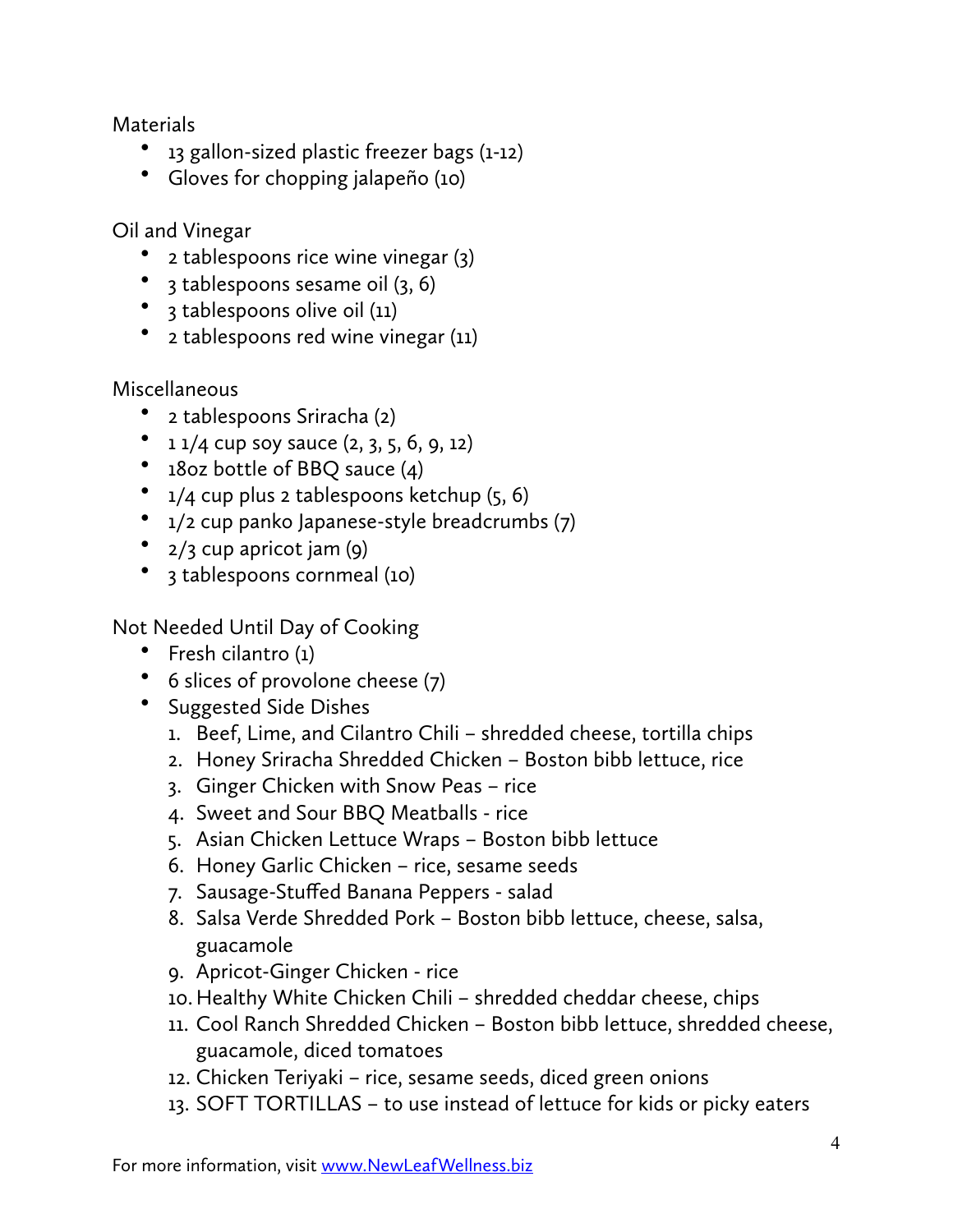## Recipe List

- 1. [Beef, Lime, and Cilantro Chili](http://newleafwellness.biz/2013/03/02/slow-cooker-beef-lime-cilantro-chili/)
- 2. [Honey Sriracha Shredded Chicken](http://newleafwellness.biz/2017/03/13/5-ingredient-crockpot-honey-sriracha-chicken/)
- 3. [Ginger Chicken with Snow Peas](http://newleafwellness.biz/2017/02/08/crockpot-ginger-chicken-with-snow-peas/)
- 4. [Sweet and Sour BBQ Meatballs](http://newleafwellness.biz/2015/08/27/crockpot-sweet-and-sour-bbq-meatballs/)
- 5. [Asian Chicken Lettuce Wraps](http://newleafwellness.biz/2015/06/16/slow-cooker-asian-chicken-lettuce-wraps/)
- 6. Honey Garlic Chicken from [Thirty Handmade Days](http://www.thirtyhandmadedays.com/)
- 7. Sausage-Stuff[ed Banana Peppers](http://newleafwellness.biz/2016/04/13/crockpot-stuffed-banana-peppers-recipe/)
- 8. [Salsa Verde Shredded Pork](http://newleafwellness.biz/2017/02/15/easy-and-healthy-crockpot-salsa-verde-shredded-pork-tacos/)
- 9. [Apricot-Ginger Chicken](http://newleafwellness.biz/2015/01/07/make-ahead-crockpot-apricot-ginger-chicken-with-soy-sauce/)
- 10. Healthy White Chicken Chili from [Sweet Peas and Sa](http://sweetpeasandsaffron.com/2017/02/healthy-slow-cooker-white-chicken-chili-assemble-ahead.html)ffron
- 11. [Cool Ranch Shredded Chicken](http://newleafwellness.biz/2016/03/30/cool-ranch-shredded-chicken-tacos-crockpot-recipe/)
- 12. Chicken Teriyaki from [Thirty Handmade Days](http://www.thirtyhandmadedays.com/easy-and-healthy-slow-cooker-chicken-teriyaki-recipe/)

Bonus Recipe: [3-Ingredient Slow Cooker Peach Dump Cake](http://newleafwellness.biz/2015/09/03/three-ingredient-slow-cooker-peach-dump-cake/)! (No need to freeze ahead of time. Simply combine the fresh ingredients in your crockpot and you'll feel like Martha Stewart.)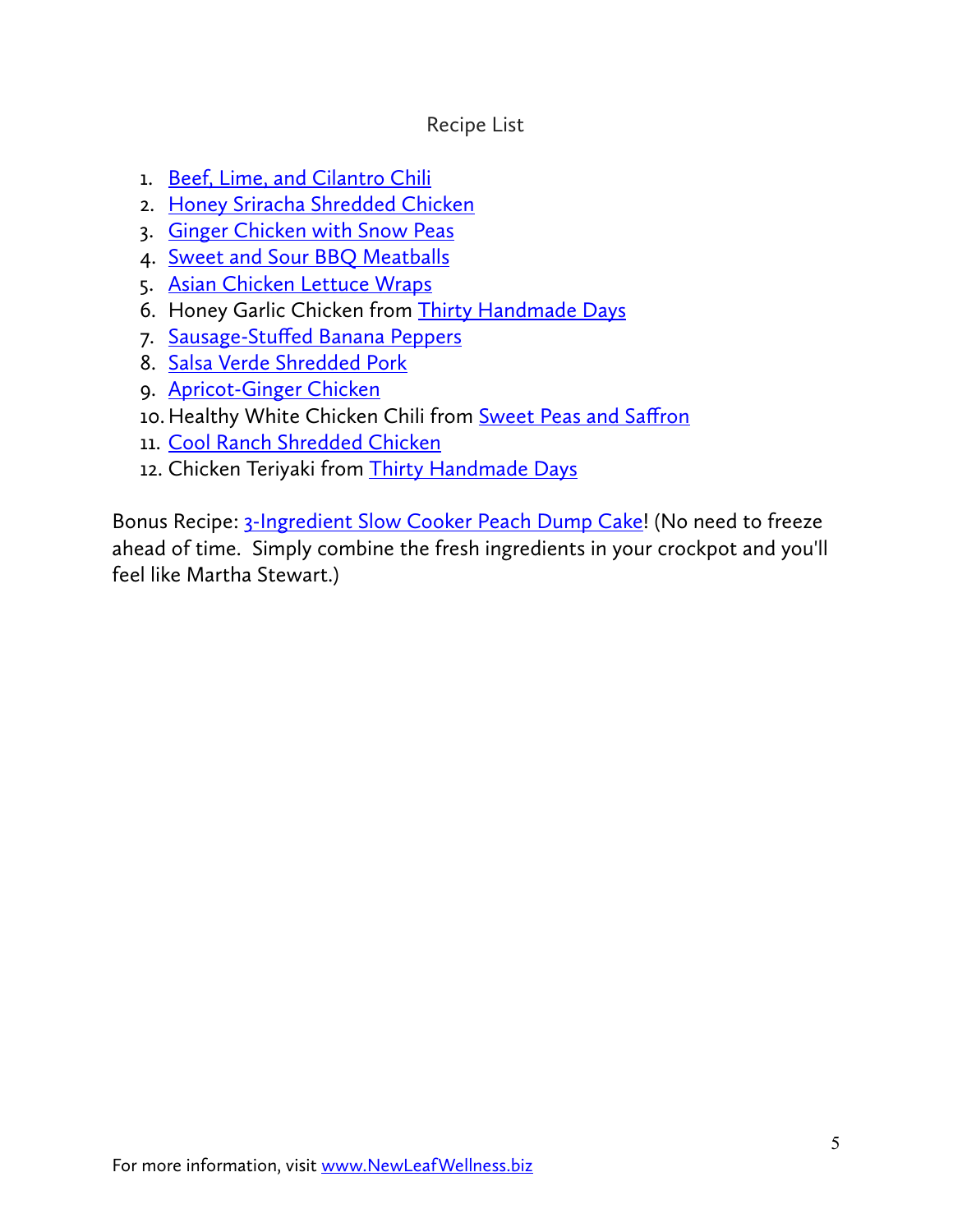# 1. Beef, Lime, and Cilantro Chili

Recipe from [New Leaf Wellness](http://newleafwellness.biz/2013/03/02/slow-cooker-beef-lime-cilantro-chili/)

Yields: 6 servings

Ingredients

- 1 pound 85% lean ground beef
- 14.5oz can tomato sauce
- 14.5oz can petite diced tomatoes, undrained
- 2 cans black beans, drained and rinsed
- 1 small yellow onion, chopped (about one cup)
- The juice and zest from 1 lime
- 2 cloves garlic, minced
- 1 tablespoon chili powder
- 2 teaspoons ground cumin
- Fresh cilantro, chopped (not needed until day of cooking)

**Materials** 

• 1 gallon-sized plastic freezer bag

To Freeze and Cook Later

- 1. Label your freezer bag.
- 2. Add all ingredients except cilantro to your freezer bag.
- 3. Remove as much air as possible, seal, and freeze for up to three months.

To Cook

- 1. Thaw freezer bag overnight in refrigerator or in water in the morning.
- 2. Add contents of freezer bag to crockpot.
- 3. Cook on "low" setting for 8 hours.
- 4. Break apart beef and stir.

Serve with shredded cheddar cheese, cilantro, and crushed tortilla chips.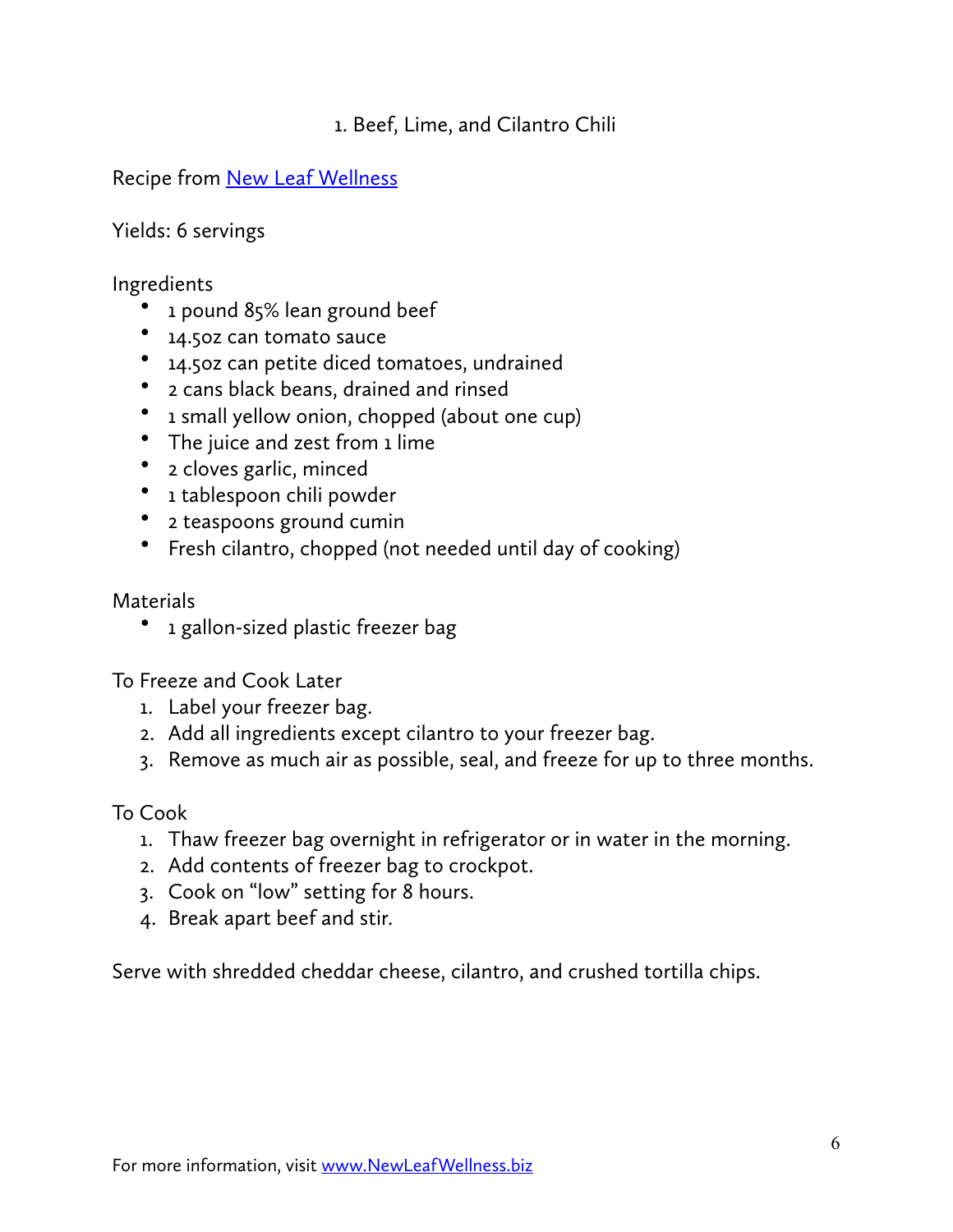## 2. Honey Sriracha Chicken Lettuce Wraps

Recipe from New Leaf Wellness

Yields: 6 servings

Ingredients

- 2 pounds boneless skinless chicken breasts
- 4 garlic cloves, minced
- 2 tablespoons Sriracha
- 2 tablespoons honey
- $1/3$  cup soy sauce

### **Materials**

• 1 gallon-sized plastic freezer bag

To Freeze and Cook Later

- 1. Label your freezer bag.
- 2. Add all ingredients to your freezer bag.
- 3. Remove as much air as possible, seal, and freeze for up to three months.

To Cook

- 1. Thaw freezer bag overnight in refrigerator or in water in the morning.
- 2. Add contents of freezer bag to crockpot.
- 3. Cook on "low" setting for 6 hours.
- 4. Shred chicken and mix with sauce in crockpot.

Serve in lettuce wraps or soft tortillas with rice.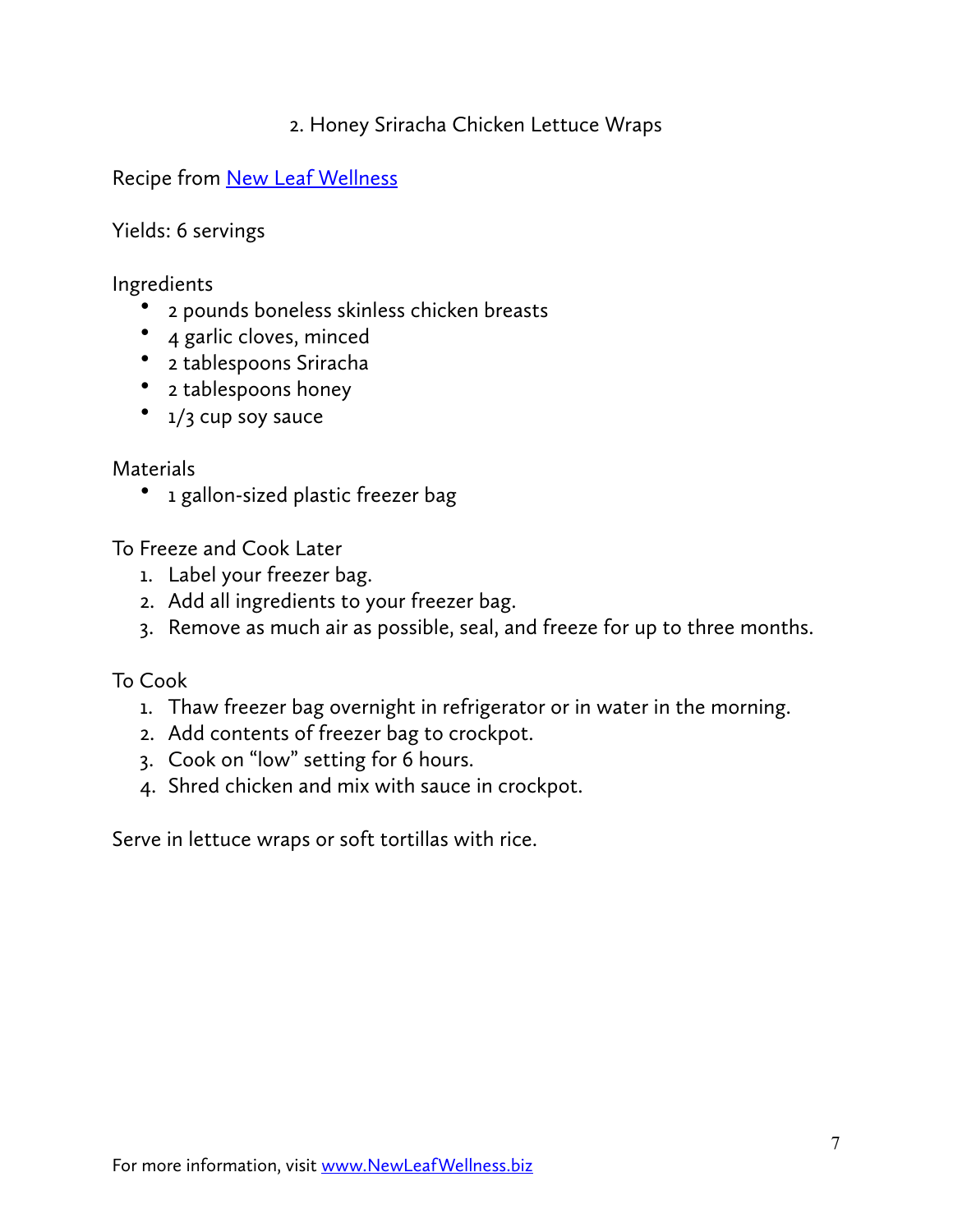## 3. Ginger Chicken with Snow Peas

Recipe from **New Leaf Wellness** 

Yields: 6 servings

Ingredients

- 2 pounds boneless skinless chicken breasts or thighs, sliced
- 2 tablespoons soy sauce
- 2 tablespoons rice wine vinegar
- 1 tablespoon sesame oil
- 1 inch fresh ginger root, peeled and grated (one tablespoon)
- 4 garlic cloves, minced
- 4 carrots, sliced (1/2 pound)
- 8oz can sliced water chestnuts (optional, but adds an extra crunch)
- 8oz fresh snow peas (1/2 pound) (sugar snap peas are also delicious)

**Materials** 

• 1 gallon-sized plastic freezer bag

To Freeze and Cook Later

- 1. Label your freezer bag.
- 2. Add all ingredients to your freezer bag.
- 3. Remove as much air as possible, seal, and freeze for up to three months.

To Cook

- 1. Thaw freezer bag overnight in refrigerator or in water in the morning.
- 2. Add contents of freezer bag to crockpot.
- 3. Cook on "low" setting for 6-8 hours.

Serve with rice.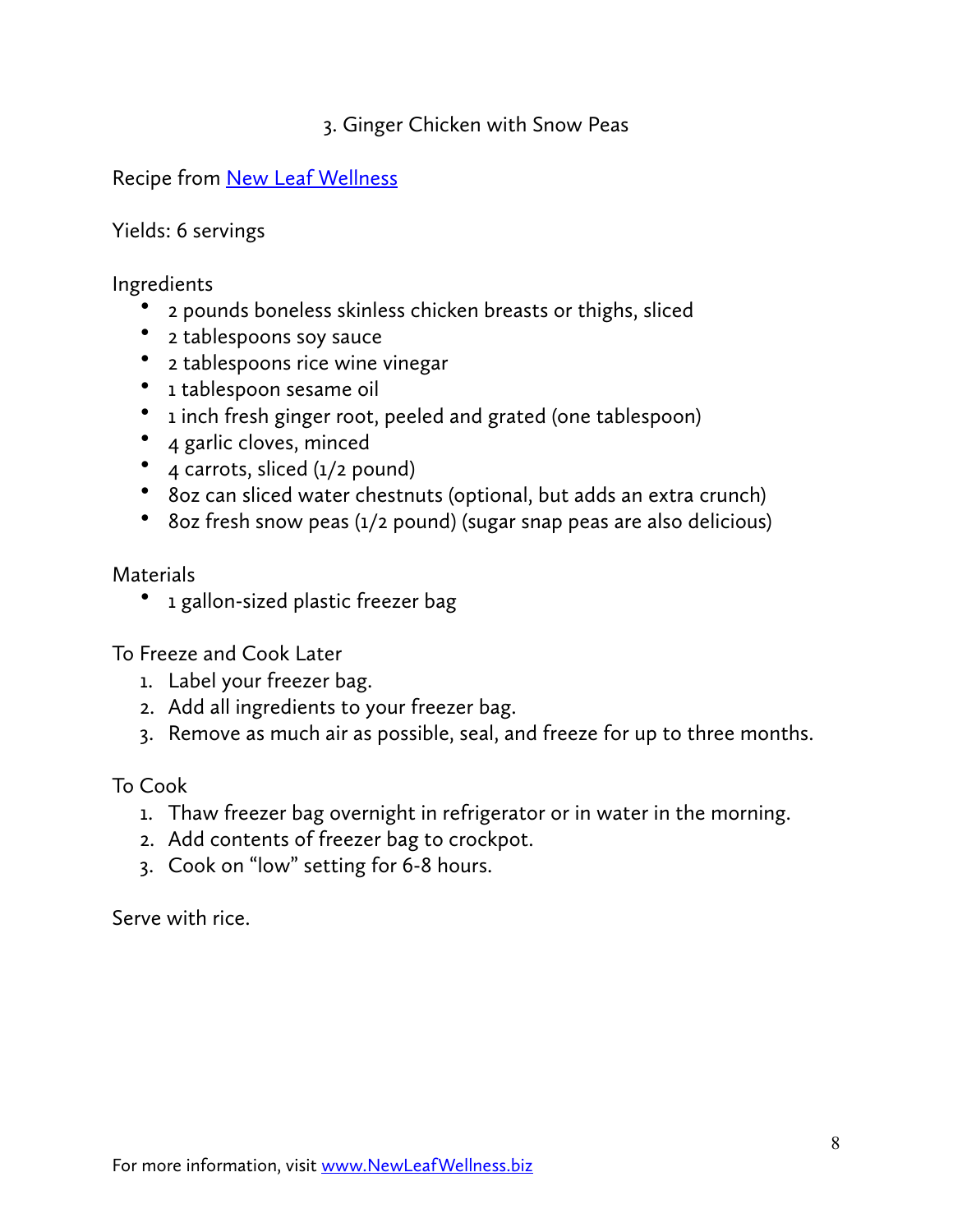# 4. Sweet and Sour BBQ Meatballs

Recipe from [New Leaf Wellness](http://newleafwellness.biz/2015/08/27/crockpot-sweet-and-sour-bbq-meatballs/)

Yields: 6 servings

Ingredients

- 1-2 pounds of meatballs
- 1 sweet yellow onion, cut into chunks
- 1 green pepper, cut into chunks
- 1 red pepper, cut into chunks
- 1 pineapple, cut into chunks
- 18oz bottle of BBQ sauce

Materials

• 1 gallon-sized plastic freezer bag

To Freeze and Cook Later

- 1. Label your freezer bag.
- 2. Add all ingredients to your freezer bag.
- 3. Remove as much air as possible, seal, and freeze for up to three months.

To Cook

- 1. Thaw freezer bag overnight in refrigerator or in water in the morning.
- 2. Add contents of freezer bag to crockpot.
- 3. Cook on "low" setting for 6-8 hours or until peppers are tender.

Serve with rice.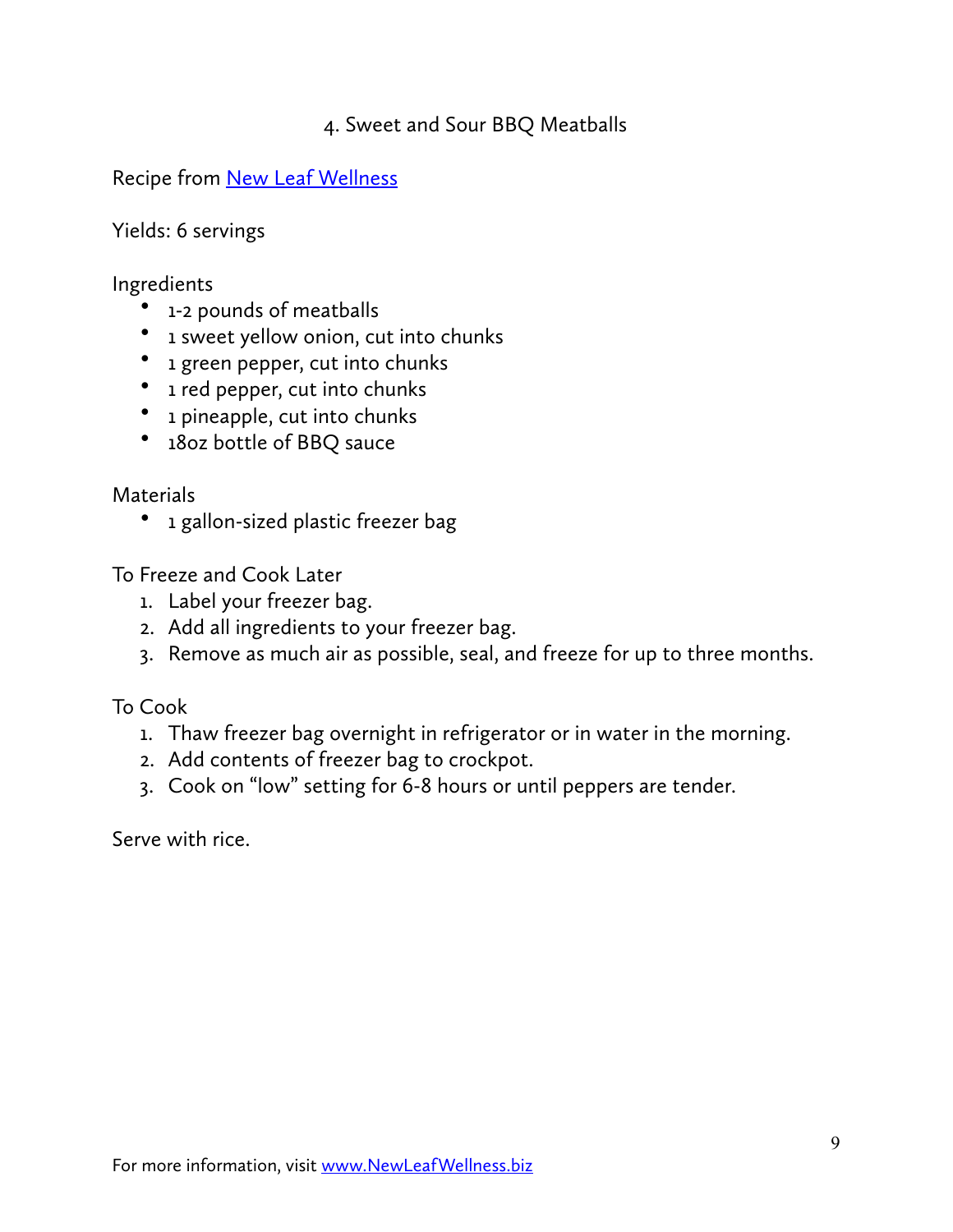# 5. Asian Chicken Lettuce Wraps

Recipe from **New Leaf Wellness** 

Yields: 6 servings

Ingredients

- 2 pounds of ground chicken (you can also substitute ground beef or ground turkey when they're on sale at the grocery store)
- 1 medium-sized red bell pepper, diced
- 2 large carrots, grated (1 cup)
- 4 cloves garlic, minced
- 1/4 cup soy sauce
- 1/4 cup ketchup
- 1 tablespoon honey
- 1/4 teaspoon crushed red pepper flakes

**Materials** 

• 1 gallon-sized plastic freezer bag

To Freeze and Cook Later

- 1. Label your freezer bag.
- 2. Add all ingredients to your freezer bag.
- 3. Remove as much air as possible, seal, and freeze for up to three months.

To Cook in the Crockpot

- 1. Thaw freezer bag overnight in refrigerator or in water in the morning.
- 2. Add contents of freezer bag to crockpot.
- 3. Cook on "low" setting for 4-6 hours or until chicken is tender.
- 4. Break apart chicken and stir.

Serve on pieces of Boston bibb lettuce with rice.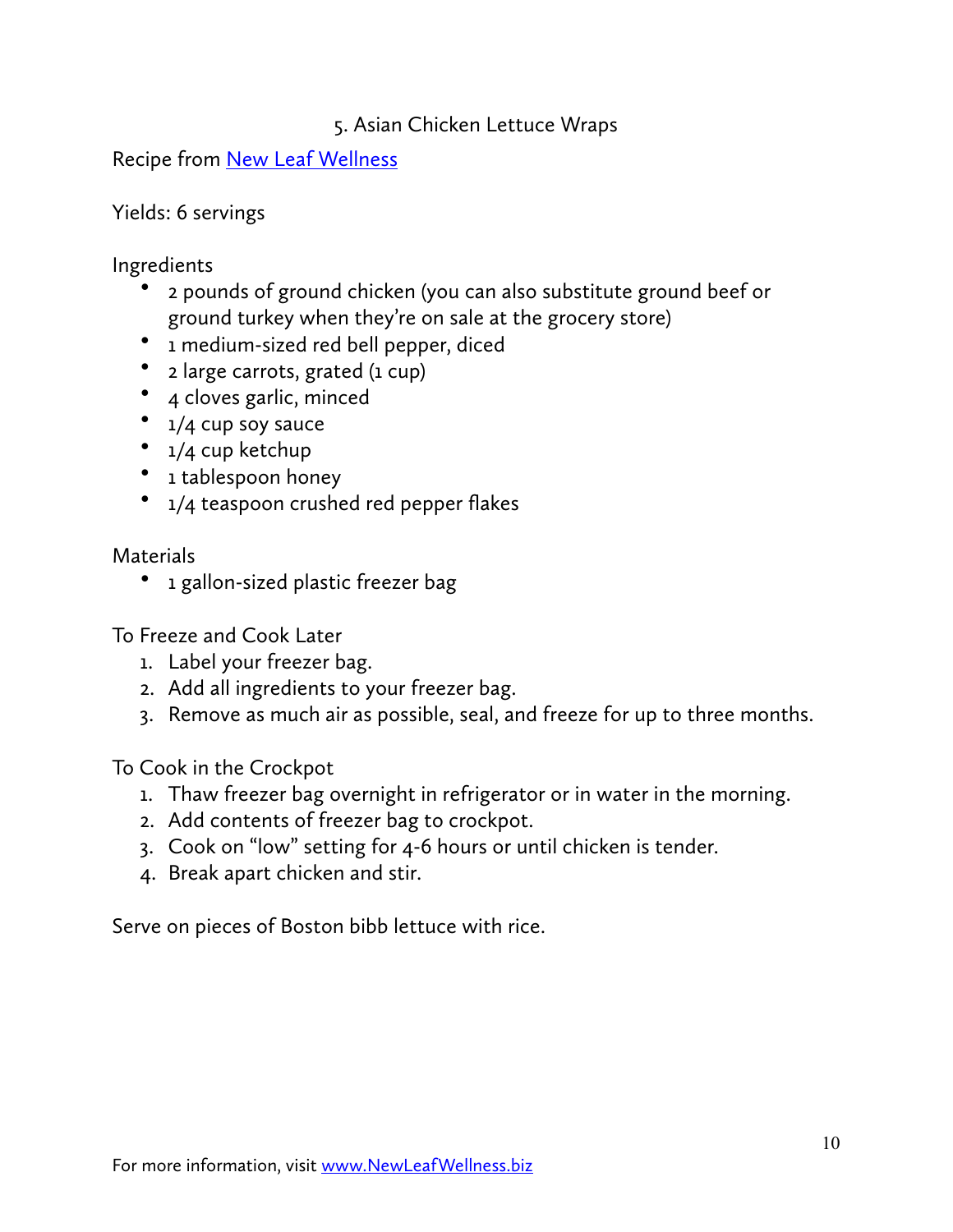# 6. Honey Garlic Chicken

Recipe from [Thirty Handmade Days](http://www.thirtyhandmadedays.com/)

Yields: 6 servings

## Ingredients

- 2 pounds boneless skinless chicken breasts
- 8oz sugar snap peas
- 2 carrots, peeled and shredded
- 6 cloves garlic, minced
- 1/4 cup soy sauce
- 1/4 cup honey
- 2 tablespoons sesame oil
- 2 tablespoon ketchup
- 1 teaspoon onion powder
- 3/4 teaspoon salt
- 1/4 teaspoon pepper
- 1/4 teaspoon red pepper flakes

### **Materials**

• 1 gallon-sized plastic freezer bag

To Freeze and Cook Later

- 1. Label your freezer bag.
- 2. Add all ingredients to your freezer bag.
- 3. Remove as much air as possible, seal, and freeze for up to three months.

### To Cook

- 1. Thaw overnight in refrigerator or in morning in water.
- 2. Add to crockpot and cook for 6 hours on "low" setting.
- 3. Shred chicken and stir with sauce in crockpot.

Serve over rice and top with sesame seeds.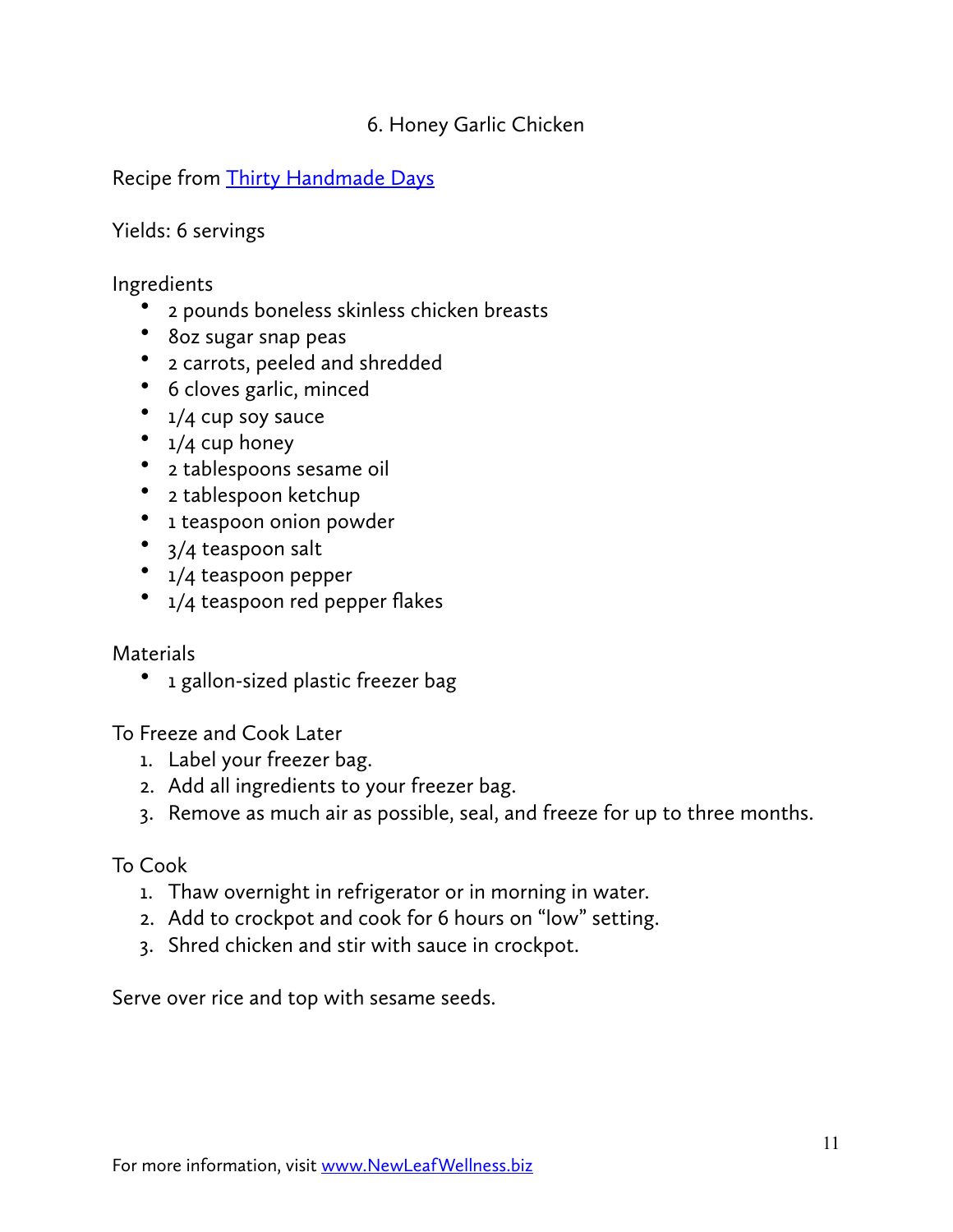# 7. Sausage Stuffed Banana Peppers

Recipe from [New](http://newleafwellness.biz/2016/04/13/crockpot-stuffed-banana-peppers-recipe/) Leaf Wellness

Yields: 6 servings

Ingredients

- 28oz can crushed tomatoes
- 1 pound mild banana peppers (about 10 peppers), tops taken off and seeded (it's OK if you can't get all the seeds out)
- 1 pound ground sweet Italian sausage (if you can only find links, squeeze the meat out of the casing)
- 3 cloves of garlic, minced
- 1 small yellow onion, diced (one cup)
- 1/2 teaspoon dried basil
- 1/2 teaspoon dried oregano
- 1/2 cup panko Japanese-style breadcrumbs
- 1 large egg
- 6 slices of provolone cheese (not needed until day of cooking)

**Materials** 

• 2 gallon-sized plastic freezer bags

To Freeze and Cook Later

- 1. Label one of your freezer bags.
- 2. To a large bowl, add all ingredients, except crushed tomatoes, banana peppers, and provolone cheese. Mix well.
- 3. Spoon mixture into extra freezer bag with one corner snipped off.
- 4. Pipe mixture into banana peppers and use your fingers to push the filling to the bottom of the peppers so they're completely filled with sausage.
- 5. Add stuffed peppers to labeled freezer bag with crushed tomatoes. (Cheese can be frozen separately if desired.)
- 6. Remove as much air as possible, seal, and freeze for up to three months.

To Cook

- 1. Thaw overnight in refrigerator or in morning in water.
- 2. Add contents of freezer bag to crockpot and cook for 6-8 hours on "low" setting.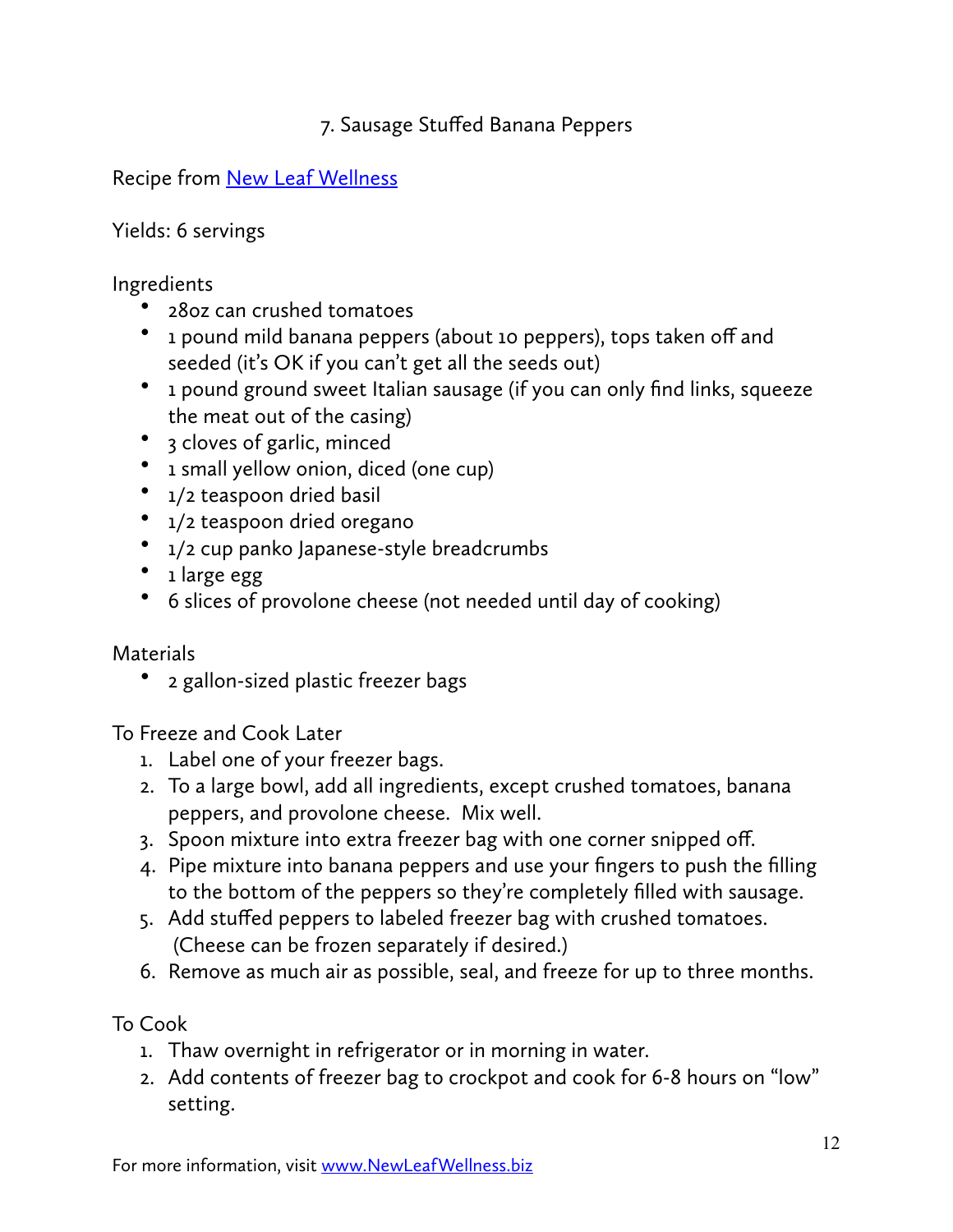3. Place provolone cheese on top of peppers and cook additional 10 minutes or until melted.

Serve with a fresh garden salad.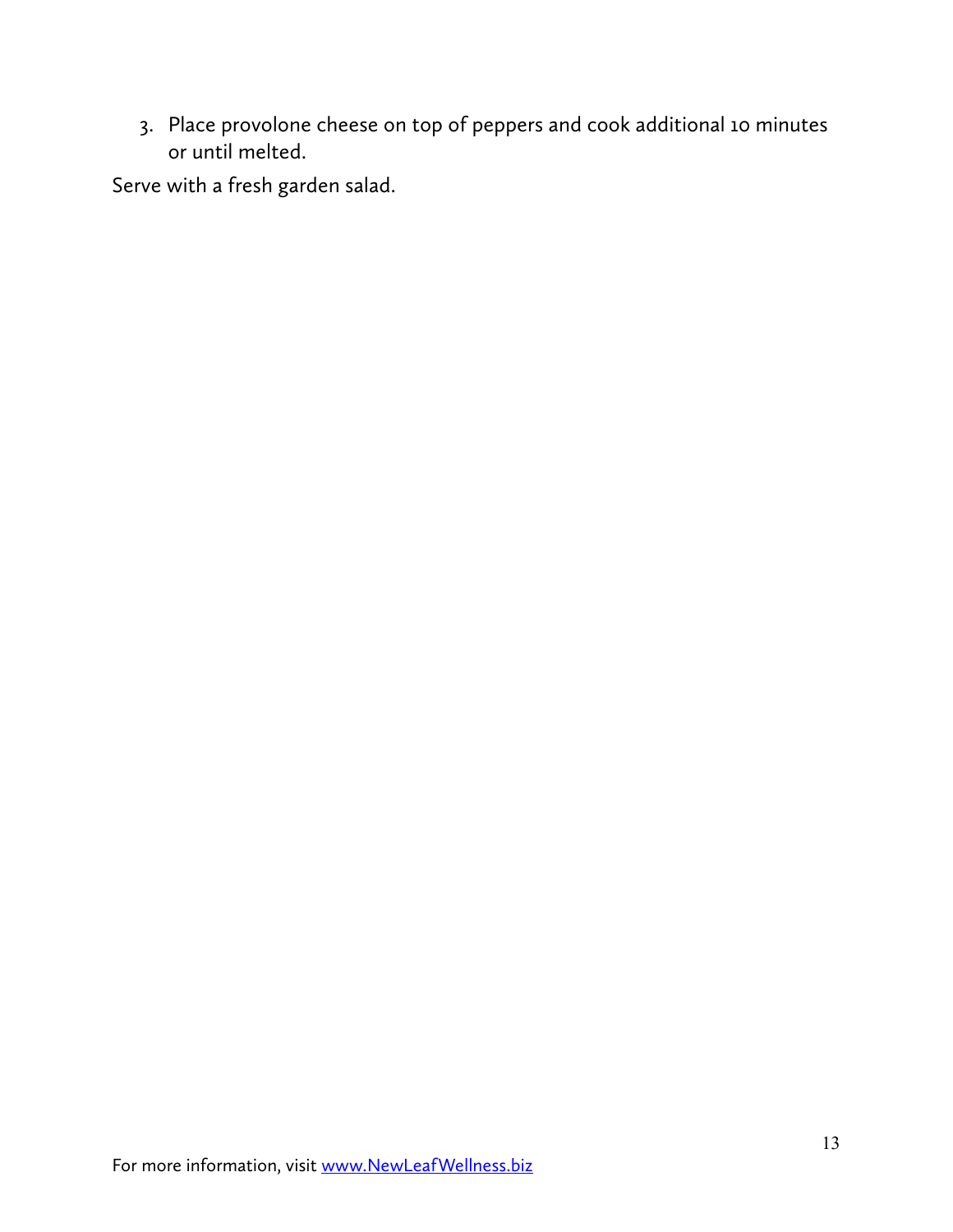## 8. Salsa Verde Shredded Pork

Recipe from [New Leaf Wellness](http://newleafwellness.biz/2017/02/15/easy-and-healthy-crockpot-salsa-verde-shredded-pork-tacos/)

Yields: 6 servings

### Ingredients

- 2-pound boneless pork roast, fat trimmed
- 16oz jar salsa verde
- 1 small yellow onion, diced
- 3 cloves garlic, minced
- 1 tablespoon cumin
- 1/4 teaspoon red pepper flakes
- 1/4 teaspoon black pepper

**Materials** 

• 1 gallon-sized plastic freezer bag

To Freeze and Cook Later

- 1. Label your freezer bag.
- 2. Add all ingredients to your freezer bag.
- 3. Remove as much air as possible, seal, and freeze for up to three months.

To Cook

- 1. Thaw freezer bag overnight in refrigerator or in water in the morning.
- 2. Add contents of freezer bag to crockpot.
- 3. Cook on "low" setting for 6-8 hours.
- 4. Shred pork and mix with sauce in crockpot.

Serve on lettuce wraps or soft tortillas with shredded cheese, salsa, and guacamole.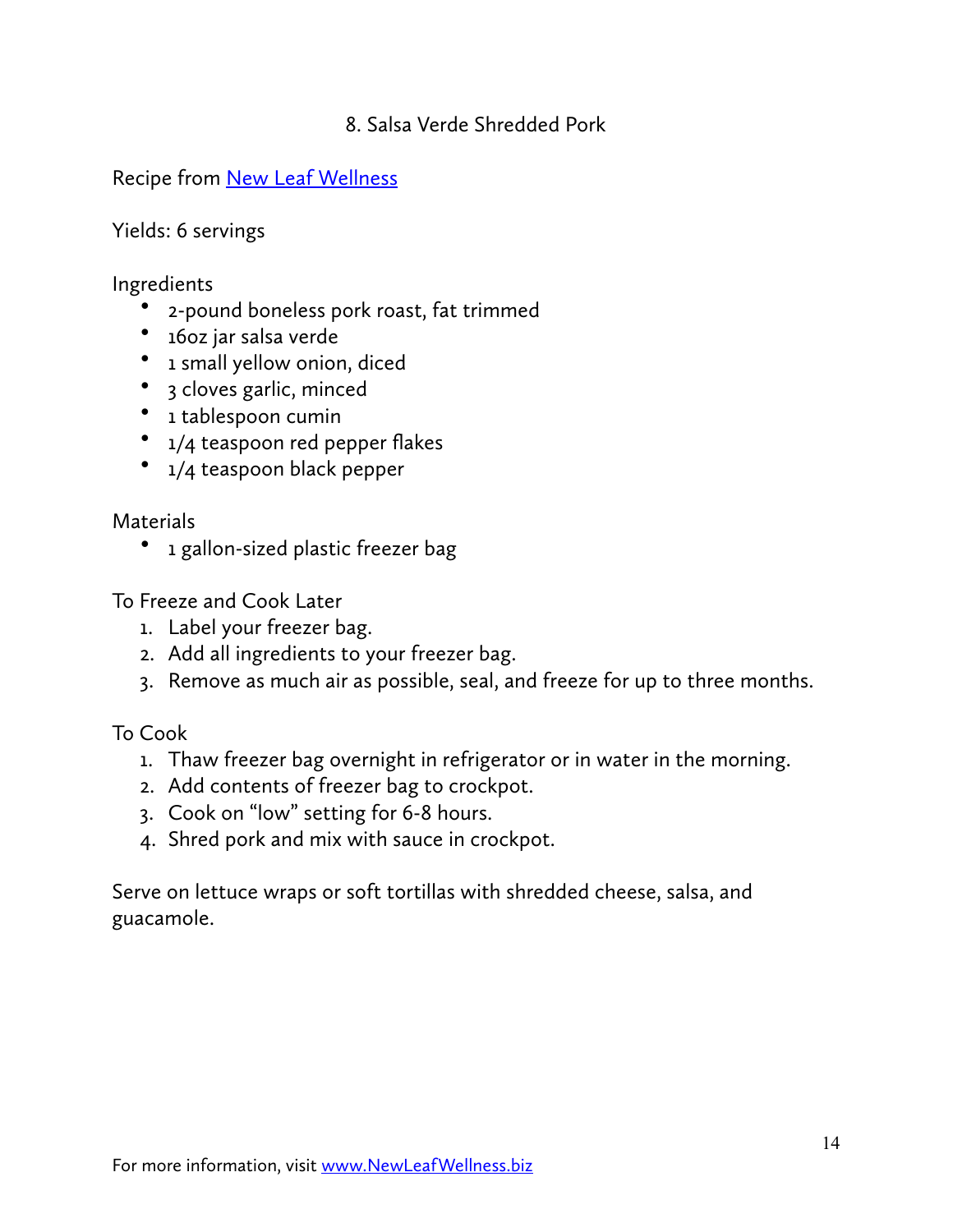# 9. Apricot Ginger Chicken

Recipe from [New Leaf Wellness](http://newleafwellness.biz/2015/01/07/make-ahead-crockpot-apricot-ginger-chicken-with-soy-sauce/)

Yields: 6 servings

Ingredients

- 2 pounds boneless, skinless chicken breasts (Chicken thighs also taste great.)
- 2/3 cup apricot jam
- 1 tablespoon soy sauce
- 1-inch fresh ginger root, peeled and grated (If you buy a large root, you can freeze whatever is left over. I place the leftover root whole in my freezer.)
- 3 cloves garlic, minced
- 1 pound frozen green beans (You can sub fresh.)

**Materials** 

• 1 gallon-sized plastic freezer bag

To Freeze and Cook Later

- 1. Label your freezer bag.
- 2. Add all ingredients to your freezer bag.
- 3. Remove as much air as possible, seal, and freeze for up to three months.

To Cook

- 1. Thaw freezer bag overnight in refrigerator or in water in the morning.
- 2. Add contents of freezer bag to crockpot.
- 3. Cook on "low" setting for 6 hours.

Serve with rice.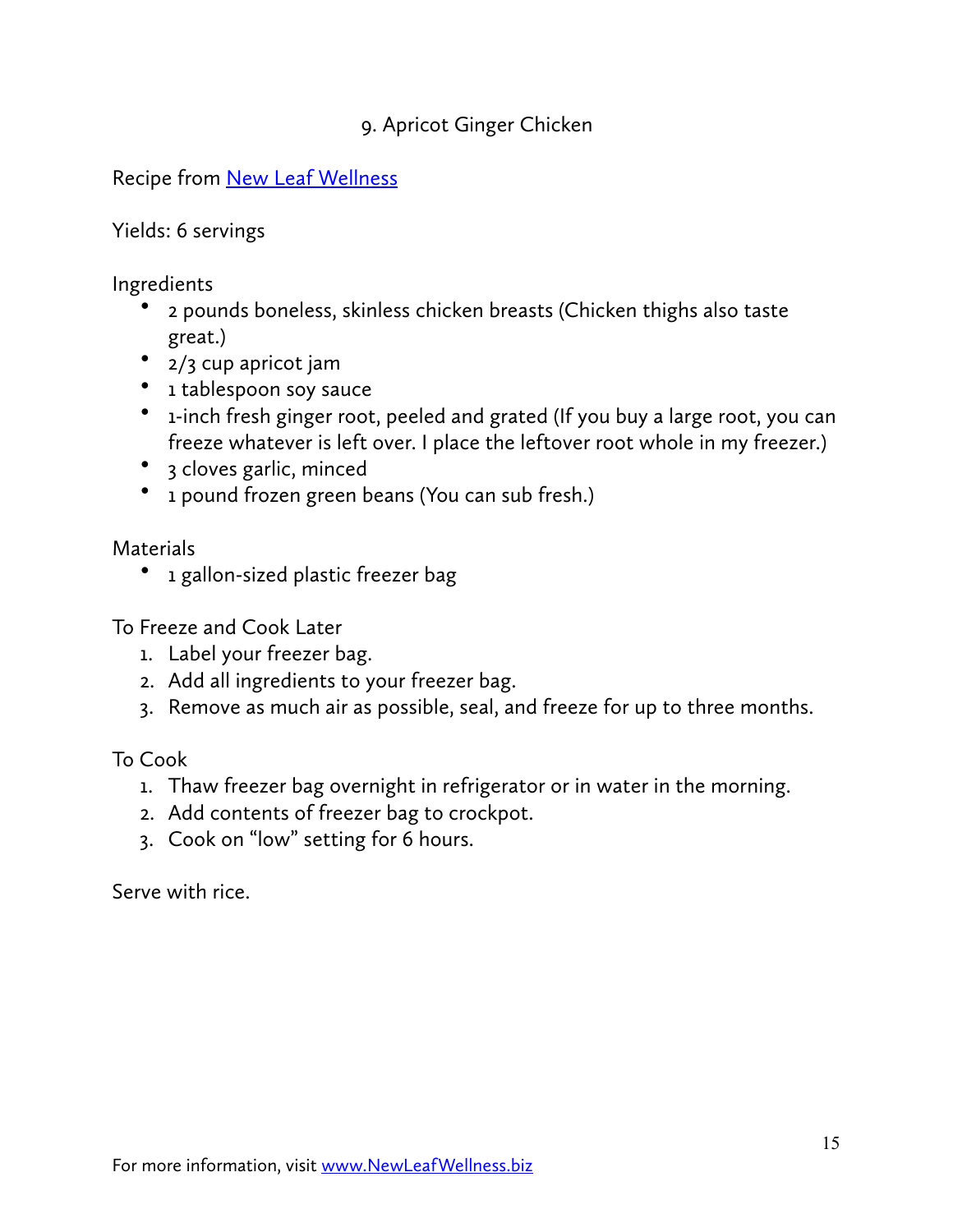# 10. Healthy White Chicken Chili

Recipe modified from **[Sweet](http://sweetpeasandsaffron.com/2017/02/healthy-slow-cooker-white-chicken-chili-assemble-ahead.html) Peas and Saffron** 

Yields: 4 servings

## Ingredients

- 1 pound boneless skinless chicken thighs
- 4 cups small cauliflower florets (fresh, frozen, or "riced" cauliflower)
- 15oz can cannellini beans, drained and rinsed
- 4oz can diced green chiles
- 11.5oz can corn, drained
- 1 jalapeño, de-seeded and finely chopped (please wear gloves)
- 2 ribs of celery, chopped
- 1 small yellow onion, diced
- 2 cloves garlic, minced
- 2 teaspoons ground cumin
- 1 teaspoon ground coriander
- 1 teaspoon salt
- 3 tablespoons cornmeal

### **Materials**

- 1 gallon-sized plastic freezer bag
- Gloves for chopping jalapeño

To Freeze and Cook Later

- 1. Label your freezer bag.
- 2. Add all ingredients to your freezer bag.
- 3. Remove as much air as possible, seal, and freeze for up to three months.

To Cook

- 1. Thaw freezer bag overnight in refrigerator or in water in the morning.
- 2. Add contents of freezer bag to crockpot.
- 3. Cook on "low" setting for 6 hours.
- 4. Shred chicken and stir.

Serve with shredded cheddar cheese and tortilla chips.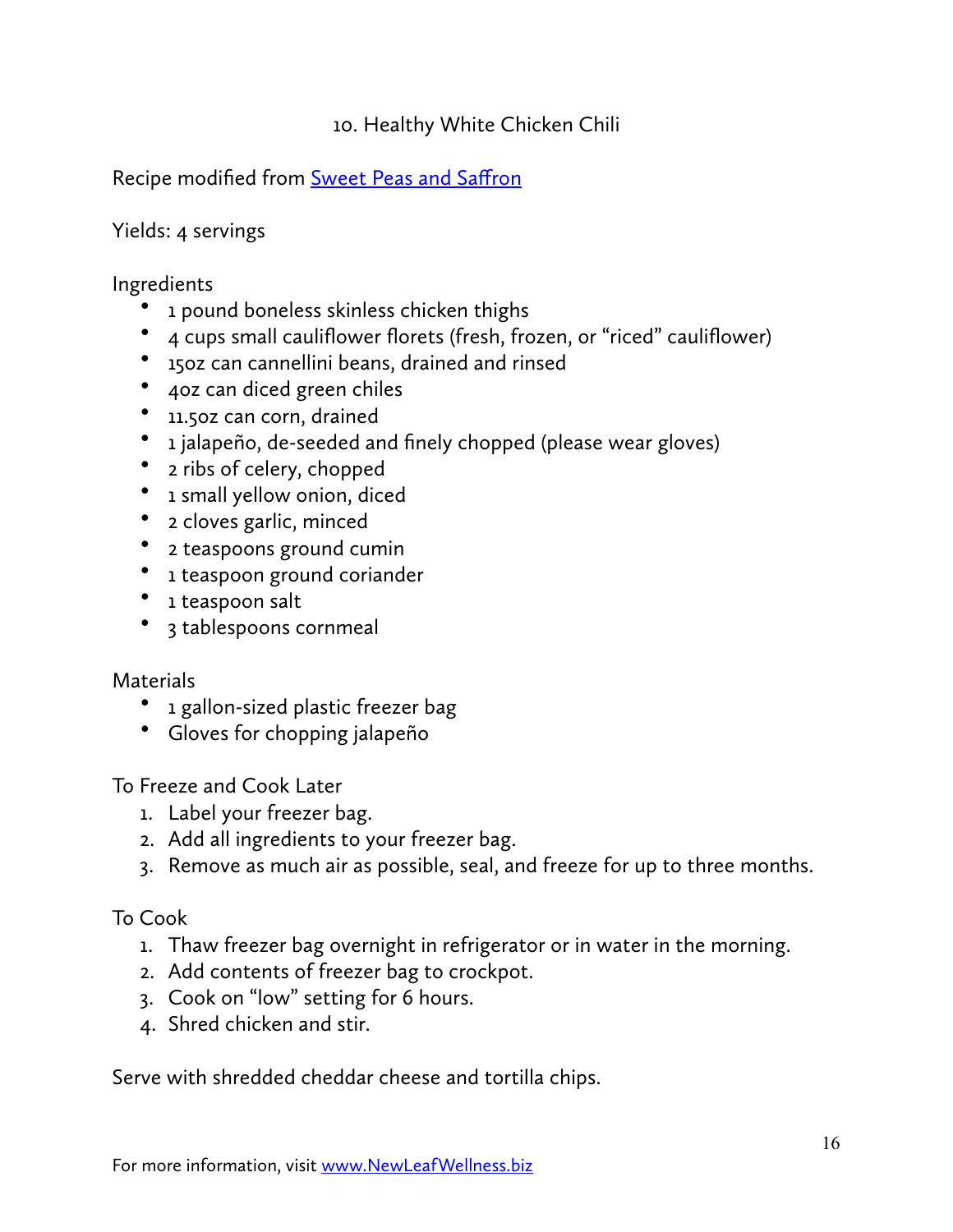# Recipe from [New Leaf Wellness](http://newleafwellness.biz/2016/03/30/cool-ranch-shredded-chicken-tacos-crockpot-recipe/)

## Yields: 6 servings

## Ingredients

- 2 pounds boneless skinless chicken breasts
- 3 tablespoons olive oil
- 2 tablespoons red wine vinegar
- 1 taco seasoning packet (or this homemade version: 1T chili powder, 1tsp pepper, and 1/2tsp of each of the following – salt, ground cumin, red pepper flakes, paprika, oregano, garlic powder, onion powder)
- 1 dry ranch seasoning packet (or this homemade version: 1T dried parsley, 1tsp garlic powder, 1tsp onion powder, 1tsp dried onion flakes, 3/4tsp dill, 1/2tsp pepper, and 1/2 tsp salt.)

**Materials** 

• 1 gallon-sized plastic freezer bag

To Freeze and Cook Later

- 1. Label your freezer bag.
- 2. Add all ingredients to your freezer bag.
- 3. Remove as much air as possible, seal, and freeze for up to three months.

To Cook

- 1. Thaw overnight in refrigerator or in morning in water.
- 2. Add all ingredients to slow cooker and cook on "low" setting for 6-8 hours.
- 3. Shred chicken and mix with sauces and spices left in crockpot.

Serve on lettuce wraps or soft tortillas with shredded cheese, guacamole, and diced tomatoes.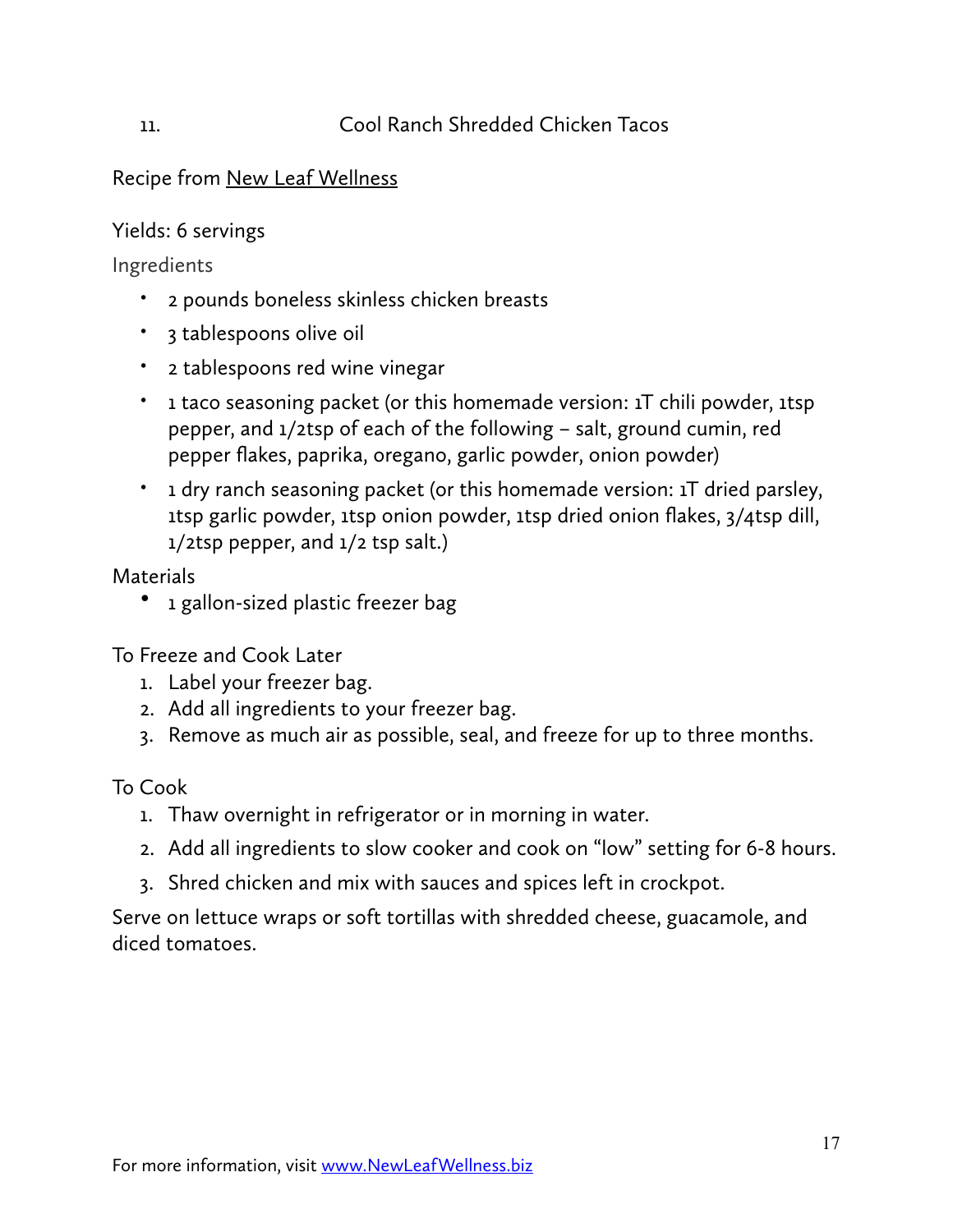# 12. Chicken Teriyaki

Recipe from [Thirty Handmade Days](http://www.thirtyhandmadedays.com/)

Yields: 6 servings

## Ingredients

- 2 pounds boneless skinless chicken breasts
- 2 cloves garlic, minced
- 1/4 cup soy sauce
- $1/4$  cup honey
- 1/2 teaspoon ground ginger
- 1/4 teaspoon salt
- 1/4 teaspoon pepper
- 1/4 teaspoon crushed red pepper flakes
- 1 pound fresh or frozen stir fry vegetables\* (If you use fresh, I like a combination of sugar snap peas, sliced red peppers, and shredded carrots.)

**Materials** 

• 1 gallon-sized plastic freezer bag

To Freeze and Cook Later

- 1. Label your freezer bag.
- 2. Add all ingredients to your freezer bag.
- 3. Remove as much air as possible, seal, and freeze for up to three months.

To Cook

- 4. Thaw overnight in refrigerator or in morning in water.
- 5. Add to crockpot and cook for 6 hours on "low" setting.
- 6. Shred chicken and stir with sauce in crockpot.

Serve over rice and top with sesame seeds and diced green onions.

\*If you prefer crunchy vegetables, wait to add until last 30 minutes of cooking and turn the crockpot to the "high" setting.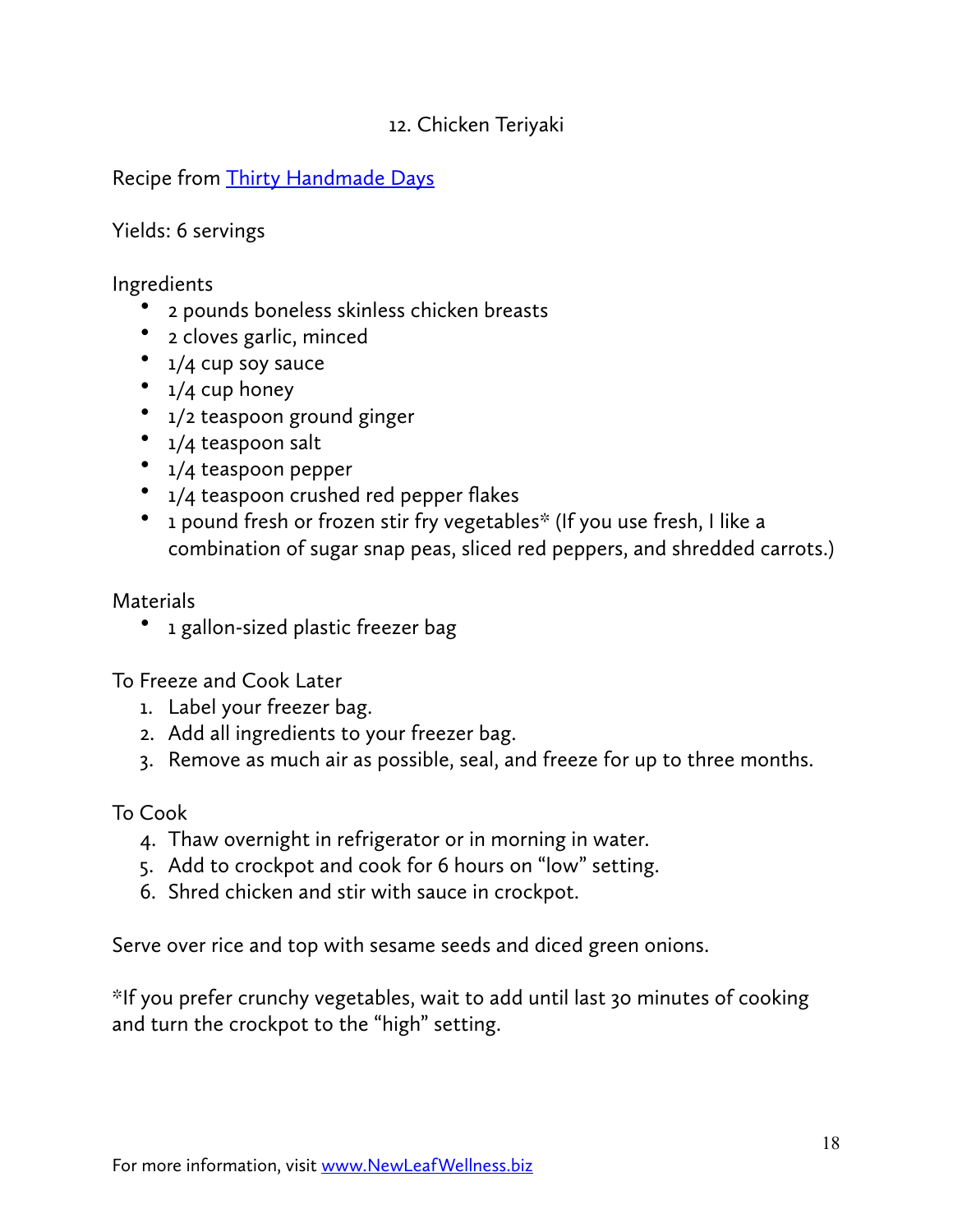# 13. Three-Ingredient Slow Cooker Peach Dump Cake

Recipe from [New](http://newleafwellness.biz/2015/09/03/three-ingredient-slow-cooker-peach-dump-cake/) Leaf Wellness

Yields: 6 servings

Ingredients

- 2 pounds ripe peaches (about 4 medium-large sized fruits), peeled, cored, and sliced
- 1 box of yellow cake mix
- 1 stick of butter (I use unsalted), cut into 4 pieces

To Cook

- 1. Add the peaches to the bottom of your slow cooker (I use a 6-quart slow cooker).
- 2. Top with dry cake mix.
- 3. Top with butter.
- 4. Add lid and cook on "low" setting for 4 hours or until top is golden brown.

Serve with vanilla ice cream.